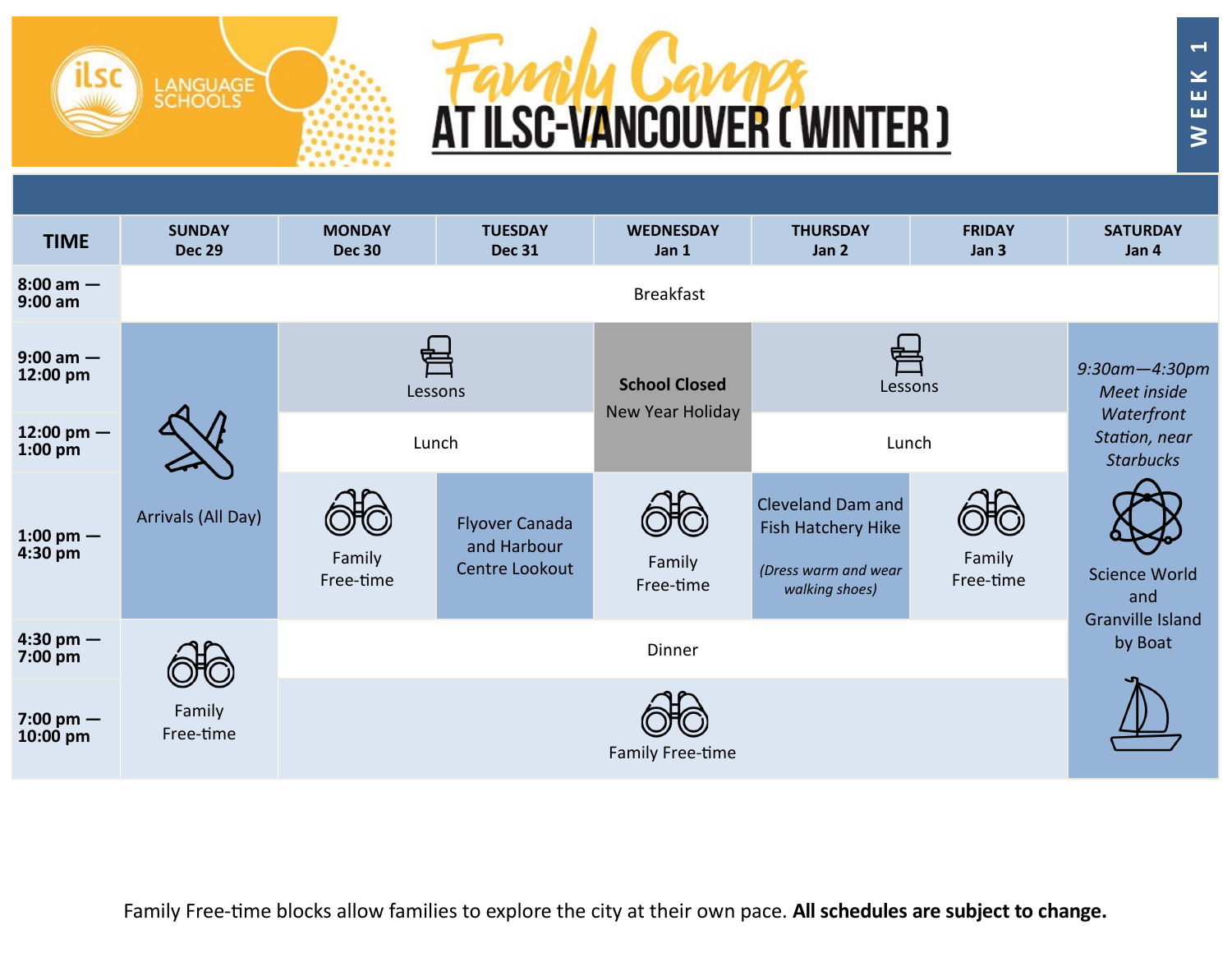



| <b>TIME</b>                       | <b>SUNDAY</b><br>Jan 5 | <b>MONDAY</b><br>Jan 6 | <b>TUESDAY</b><br>Jan 7 | <b>WEDNESDAY</b><br>Jan 8 | <b>THURSDAY</b><br>Jan 9             | <b>FRIDAY</b><br><b>Jan 10</b> | <b>SATURDAY</b><br><b>Jan 11</b>                      |  |
|-----------------------------------|------------------------|------------------------|-------------------------|---------------------------|--------------------------------------|--------------------------------|-------------------------------------------------------|--|
| $8:00 \text{ am} -$<br>$9:00$ am  | <b>Breakfast</b>       |                        |                         |                           |                                      |                                |                                                       |  |
| $9:00$ am $-$<br>12:00 pm         |                        |                        |                         | Lessons                   |                                      |                                | $7:20$ am $-7$ pm<br>Meet inside<br>Waterfront        |  |
| 12:00 pm $-$<br>$1:00 \text{ pm}$ | Lunch                  |                        |                         |                           |                                      |                                |                                                       |  |
| 1:00 pm $-$<br>4:30 pm            | Arrivals (All Day)     | Family<br>Free-time    | <b>Ice Skating</b>      | Family<br>Free-time       | Capilano<br><b>Suspension Bridge</b> | Family<br>Free-time            | <b>Whistler Village</b><br>and Peak 2 Peak<br>Gondola |  |
| $4:30 \text{ pm} -$<br>$7:00$ pm  |                        |                        |                         | Dinner                    |                                      |                                | (optional snow<br>tubing)                             |  |
| $7:00 \text{ pm}$ –<br>10:00 pm   | Family<br>Free-time    |                        |                         | <b>Family Free-time</b>   |                                      |                                |                                                       |  |

Family Free-time blocks allow families to explore the city at their own pace. **All schedules are subject to change.**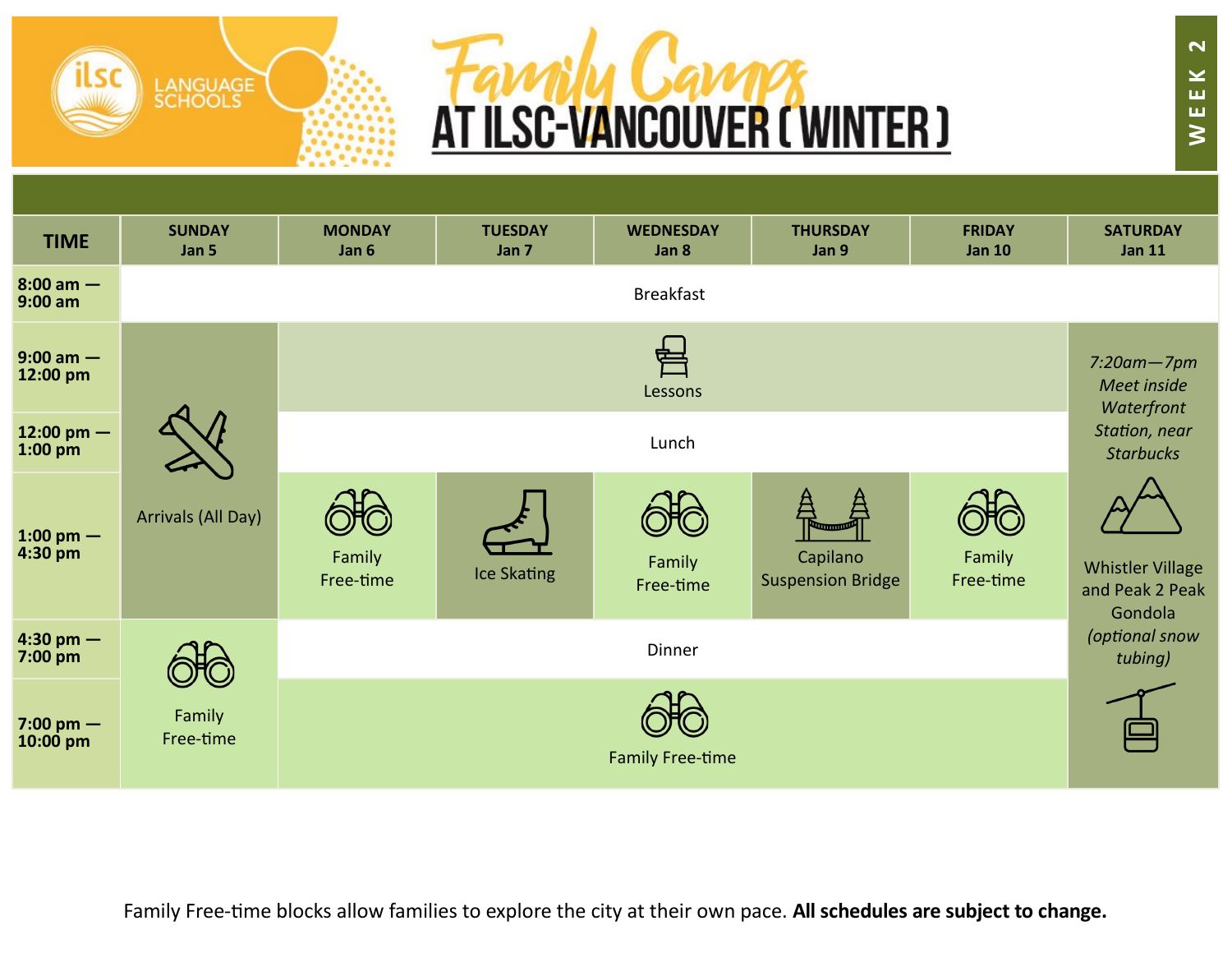



| <b>TIME</b>                       | <b>SUNDAY</b><br><b>Jan 12</b> | <b>MONDAY</b><br><b>Jan 13</b> | <b>TUESDAY</b><br><b>Jan 14</b> | <b>WEDNESDAY</b><br><b>Jan 15</b> | <b>THURSDAY</b><br><b>Jan 16</b>                      | <b>FRIDAY</b><br><b>Jan 17</b> | <b>SATURDAY</b><br><b>Jan 18</b>                            |
|-----------------------------------|--------------------------------|--------------------------------|---------------------------------|-----------------------------------|-------------------------------------------------------|--------------------------------|-------------------------------------------------------------|
| $8:00 \text{ am} -$<br>$9:00$ am  |                                |                                |                                 | <b>Breakfast</b>                  |                                                       |                                |                                                             |
| $9:00$ am $-$<br>12:00 pm         |                                |                                |                                 | 宇<br>Lessons                      |                                                       |                                | $10$ am $-4$ pm<br>Meet inside<br>Waterfront                |
| 12:00 pm $-$<br>$1:00$ pm         |                                |                                |                                 | Lunch                             |                                                       |                                | Station, near<br><b>Starbucks</b>                           |
| 1:00 pm $-$<br>$4:30$ pm          | Arrivals (All Day)             | Family<br>Free-time            | Laser Tag                       |                                   | Family<br>Free-time                                   |                                | <b>Trampoline Park</b><br>And lunch at the<br>Old Spaghetti |
| 4:30 pm $-$<br>7:00 pm            |                                |                                | Dinner                          |                                   | <b>Vancouver Canucks</b><br><b>Hockey Game</b>        | Dinner                         | Factory                                                     |
| $7:00 \text{ pm}$ –<br>$10:00$ pm | Family<br>Free-time            |                                | Family Free-time                |                                   | 5:45pm-9:45pm<br>Meet at 543<br><b>Seymour Campus</b> | Family Free-time               |                                                             |